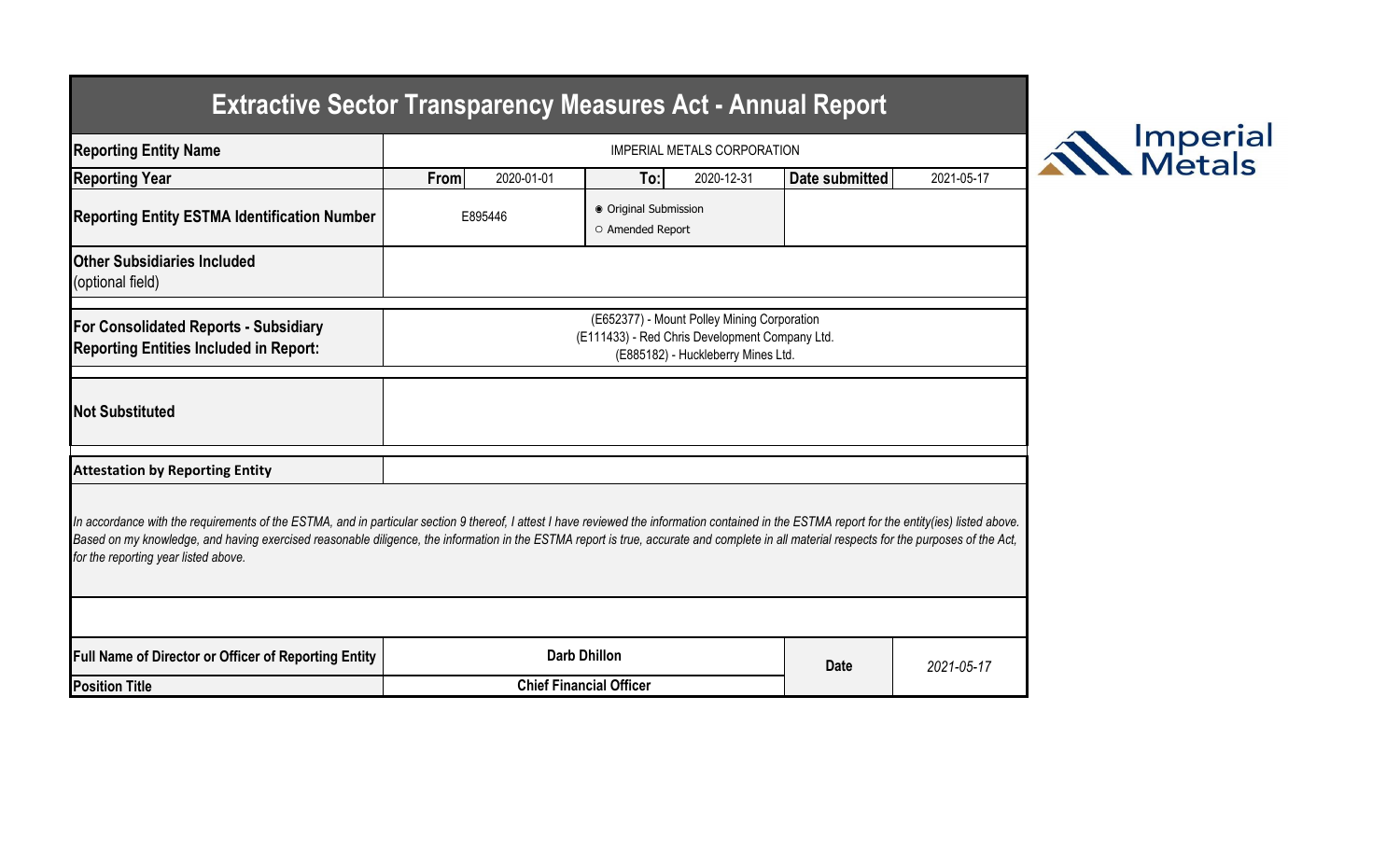| Extractive Sector Transparency Measures Act - Annual Report   |                                                                                                                                     |                                                                    |                                    |            |         |                                |                |                  |                                               |                               |                                                             |
|---------------------------------------------------------------|-------------------------------------------------------------------------------------------------------------------------------------|--------------------------------------------------------------------|------------------------------------|------------|---------|--------------------------------|----------------|------------------|-----------------------------------------------|-------------------------------|-------------------------------------------------------------|
| <b>Reporting Year</b>                                         | From:                                                                                                                               | 2020-01-01                                                         | To:                                | 2020-12-31 |         |                                |                |                  |                                               |                               |                                                             |
| <b>Reporting Entity Name</b>                                  |                                                                                                                                     |                                                                    | <b>IMPERIAL METALS CORPORATION</b> |            |         | <b>Currency of the Report</b>  | CAD            |                  |                                               |                               |                                                             |
| <b>Reporting Entity ESTMA</b><br><b>Identification Number</b> | E895446                                                                                                                             |                                                                    |                                    |            |         |                                |                |                  |                                               |                               |                                                             |
| <b>Subsidiary Reporting</b><br>Entities (if necessary)        | (E652377) - Mount Polley Mining Corporation<br>(E111433) - Red Chris Development Company Ltd.<br>(E885182) - Huckleberry Mines Ltd. |                                                                    |                                    |            |         |                                |                |                  |                                               |                               |                                                             |
| <b>Payments by Payee</b>                                      |                                                                                                                                     |                                                                    |                                    |            |         |                                |                |                  |                                               |                               |                                                             |
| Country                                                       | Payee Name                                                                                                                          | Departments, Agency, etc<br>within Payee that Received<br>Payments | Taxes                              | Royalties  | Fees    | <b>Production Entitlements</b> | <b>Bonuses</b> | <b>Dividends</b> | Infrastructure<br><b>Improvement Payments</b> | Total Amount paid to<br>Payee | <b>Notes</b>                                                |
| Canada - British Columbia                                     | Province of British Columbia                                                                                                        | Minister of Finance                                                | 2,630,000                          |            | 120,000 |                                |                |                  |                                               |                               | 2,750,000 Taxes include property taxes and BC Mineral taxes |
| Canada -British Columbia                                      | <b>Tahltan Central Government</b>                                                                                                   |                                                                    |                                    |            |         |                                | 100,000        |                  |                                               |                               | 100,000 Participation Agreement                             |
|                                                               |                                                                                                                                     |                                                                    |                                    |            |         |                                |                |                  |                                               |                               |                                                             |
|                                                               |                                                                                                                                     |                                                                    |                                    |            |         |                                |                |                  |                                               |                               |                                                             |
|                                                               |                                                                                                                                     |                                                                    |                                    |            |         |                                |                |                  |                                               |                               |                                                             |
|                                                               |                                                                                                                                     |                                                                    |                                    |            |         |                                |                |                  |                                               |                               |                                                             |
|                                                               |                                                                                                                                     |                                                                    |                                    |            |         |                                |                |                  |                                               |                               |                                                             |
|                                                               |                                                                                                                                     |                                                                    |                                    |            |         |                                |                |                  |                                               |                               |                                                             |
|                                                               |                                                                                                                                     |                                                                    |                                    |            |         |                                |                |                  |                                               |                               |                                                             |
|                                                               |                                                                                                                                     |                                                                    |                                    |            |         |                                |                |                  |                                               |                               |                                                             |
| <b>Additional Notes:</b>                                      | 1. Amounts have been rounded to the nearest \$10,000.                                                                               |                                                                    |                                    |            |         |                                |                |                  |                                               |                               |                                                             |